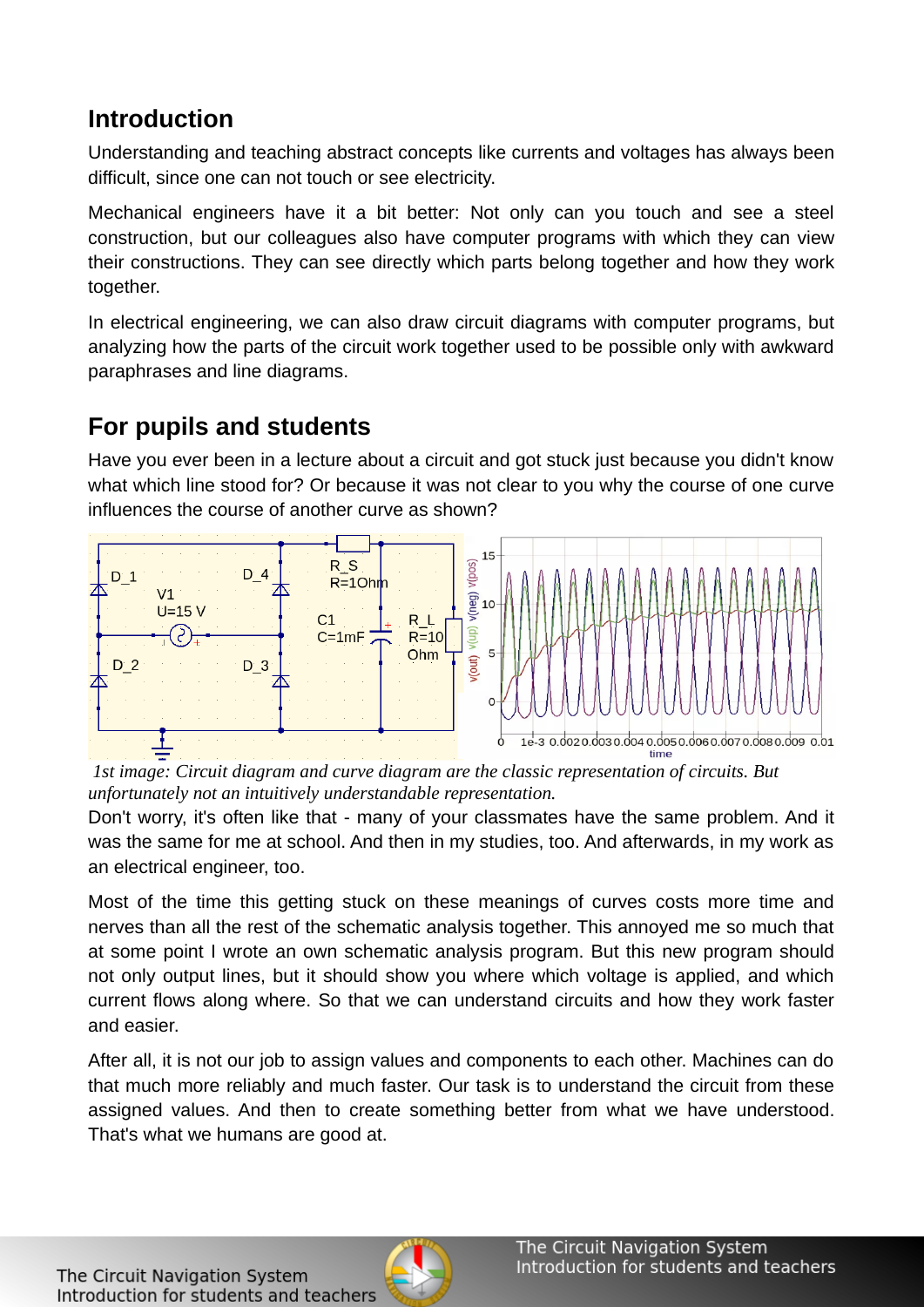## **For teachers, tutors and professors**

How often have you explained a circuit, but then realized that hardly any of your students follow along with the lecture? And that you then explain the same thing again in more detail, but even more words only help a bit?

Often the problem of understanding in electrical engineering is not the circuit itself. The biggest problem is the assignment of lines to components:

Most of the time it is not clear to the students which current curve stands for which current through which connection of which component. Or which voltage curve represents which voltage drop across which component. It is then even more difficult to recognize correlations between the curves and to understand the operating principle of the respective circuit.

This problem exists in all areas of electrical engineering. No matter if you explain the basics, or a certain digital circuit or an OpAmp circuit. Or analyzing a motor control unit with your colleague. You almost always get hung up on the waveforms and the associated assignment and interpretation.

Creating an animation with the CNS requires only a few clicks<sup>[1](#page-1-0)</sup>, and the CNS draws voltages and currents where they belong in the circuit diagram.

Show your students the animation, then a brief explanation of why the voltages and currents behave as shown will suffice.



*2nd image: With the Circuit Navigation System you can see directly what is happening in the circuit. So understanding and explaining is much easier.* 

So you can save yourself a lot of work if you don't have to explain each circuit several times, but let the computer explain the most cumbersome part for everyone. And you can achieve a better understanding among your students despite the saved work.



<span id="page-1-0"></span><sup>1</sup> There is a video tutorial for this at [https://www.youtube.com/watch?v=6\\_YSKPtffQU](https://www.youtube.com/watch?v=6_YSKPtffQU)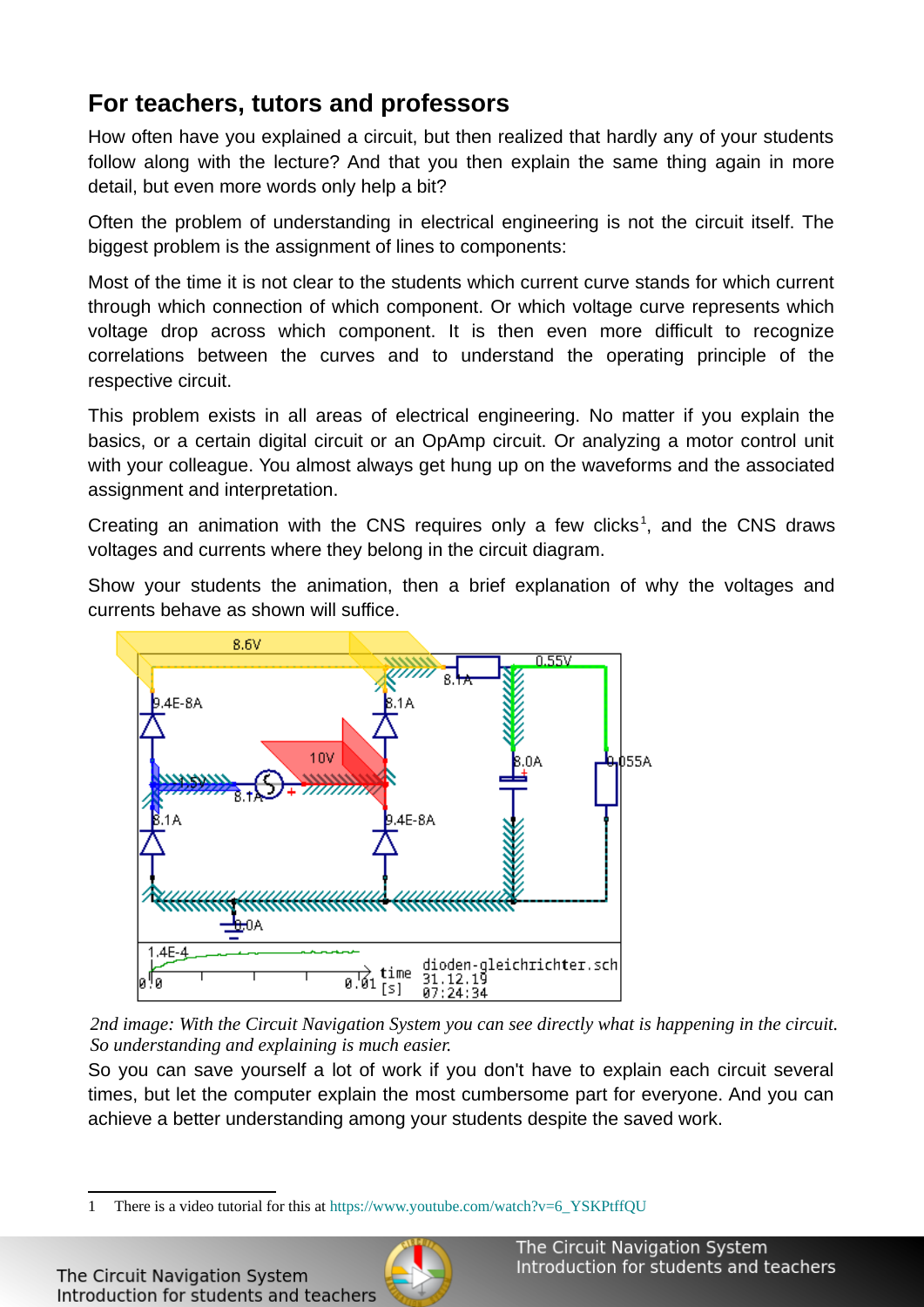#### **For those whose curriculum has been thrown into disarray by Corona**

Teaching and learning electrical engineering has always been cumbersome enough, but with the changes brought about by the Corona pandemic, it has become even more difficult:

Whereas before you had at least a large whiteboard for classroom display, now with online classes a small screen has to suffice.

So here the space for the presentation has to be used well. And what better way to do this than by integrating the CNS into the schematic?

With the Corona pandemic, lab practicals are repeatedly cancelled at some schools and universities.

This is a pity insofar as the practicals on the devices often allow a deeper understanding of the respective circuits. After all, if you do something yourself and see how it works, you can usually understand it better.

This deeper understanding can fortunately also be achieved Corona-safely on the screen with the CNS and KiCad:

You can also build a circuit with KiCad Eeschema, and then see in CNS how it works.

Sometimes building and analyzing on the screen leads to a not quite as good understanding as the real building, because you don't have it physically in your hand, and sometimes it leads to an even better understanding, because you can see the whole result in the CNS.

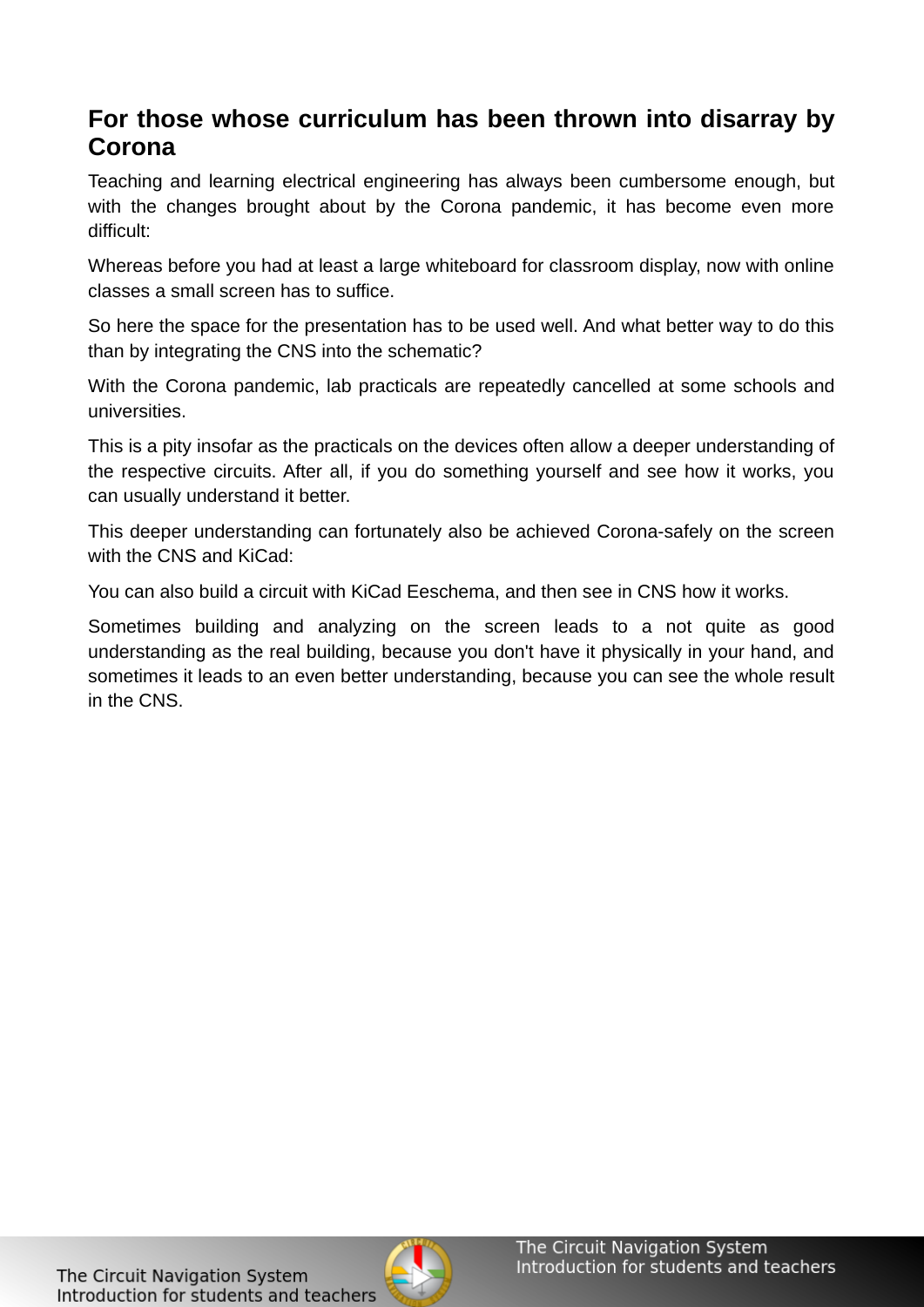

*3rd image: A triangle-rectangle generator in KiCad Eeschema, a free schematic editor*



*4th image: Display your circuit as an animation video in CNS. This way you can see all currents and voltages.*

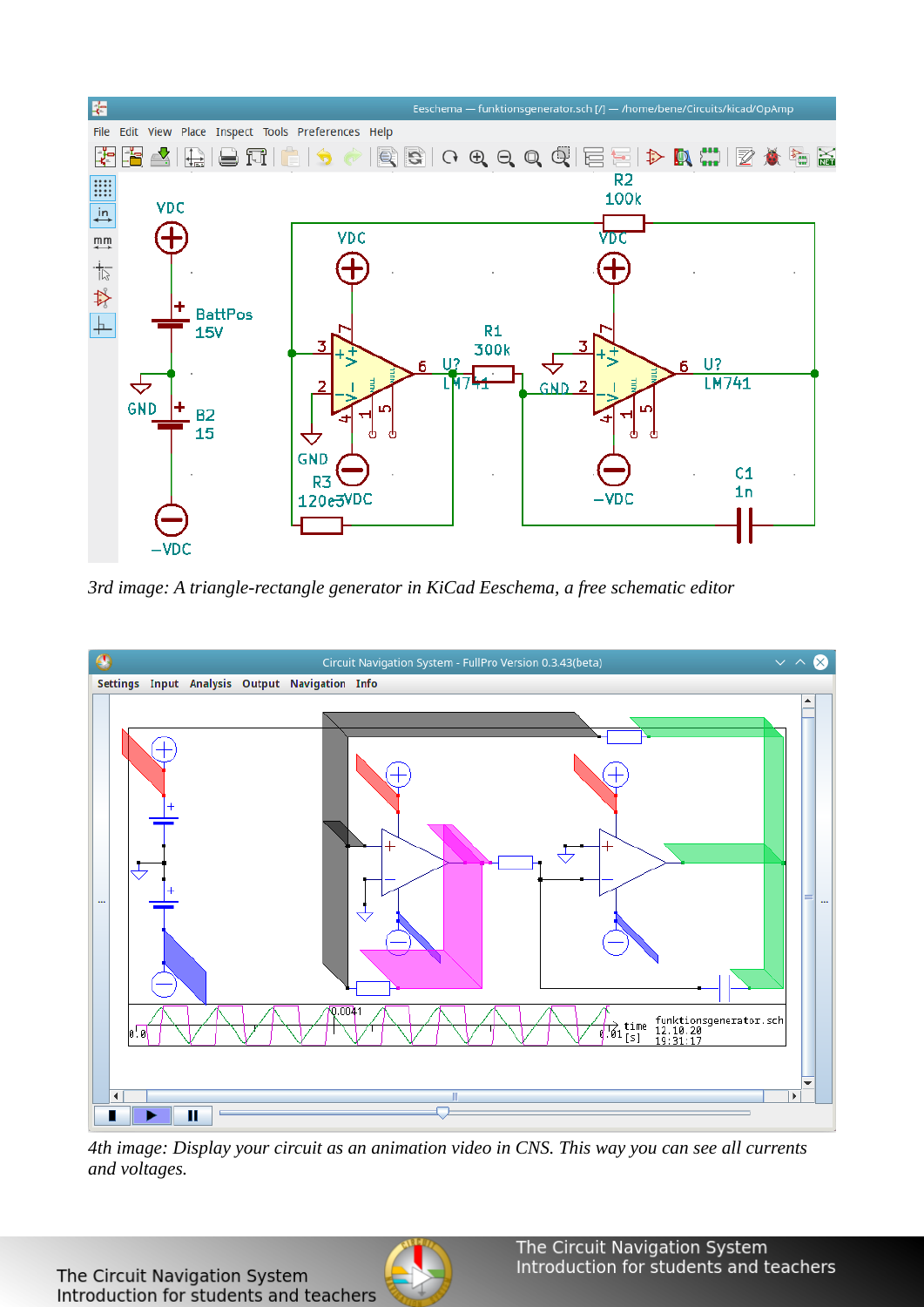## **Conclusion**

Use the Circuit Navigation System to create animated films about circuits.

If you use the animation of the CNS in lectures about electrical circuits, you save more work in explaining than you need to create the animation.

And those who are presented with such an animation will find it much easier to keep track of currents and voltages than would be possible with conventional diagrams.

Try it out, you can download a free version at<https://www.cirnavsys.com/download>